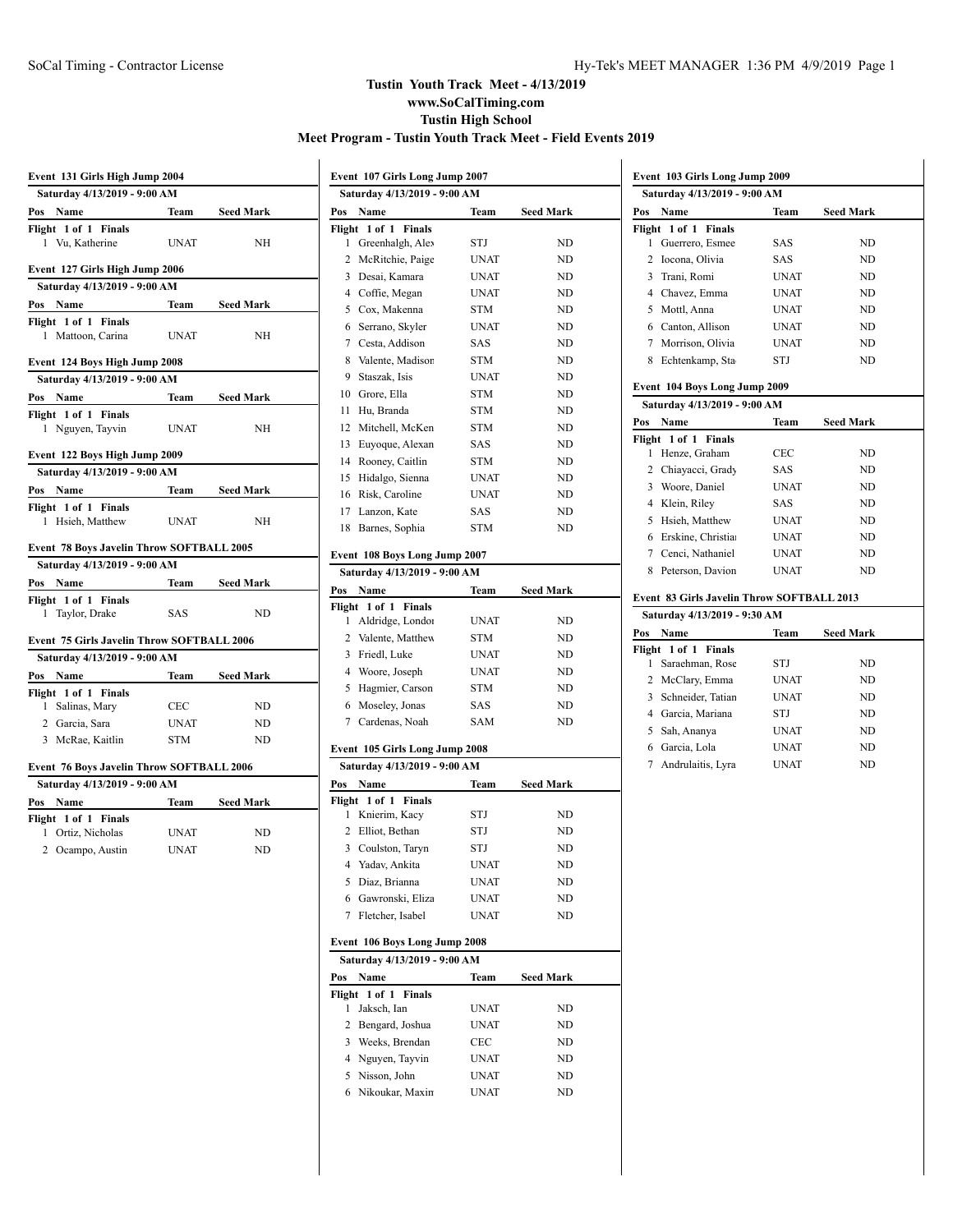# **Tustin Youth Track Meet - 4/13/2019 www.SoCalTiming.com Tustin High School Meet Program - Tustin Youth Track Meet - Field Events 2019**

|                | Event 84 Boys Javelin Throw SOFTBALL 2013 |             |                  |  |  |
|----------------|-------------------------------------------|-------------|------------------|--|--|
|                | Saturday 4/13/2019 - 9:30 AM              |             |                  |  |  |
| Pos            | Name                                      | Team        | <b>Seed Mark</b> |  |  |
|                | Flight 1 of 1 Finals                      |             |                  |  |  |
| 1              | Enos, Devin                               | <b>UNAT</b> | ND               |  |  |
| $\overline{c}$ | Looney, Griffin                           | <b>UNAT</b> | ND.              |  |  |
| 3              | Vinod, Mugil                              | <b>UNAT</b> | ND               |  |  |
| 4              | King, Miles                               | <b>UNAT</b> | ND               |  |  |
| 5.             | Parlet, Connor                            | <b>STJ</b>  | N <sub>D</sub>   |  |  |
| 6              | Marger, Jonah                             | <b>UNAT</b> | ND.              |  |  |
| 7              | Kakoullis, Dean                           | STJ         | ND               |  |  |
| 8              | Cunnigham, Attic                          | <b>UNAT</b> | ND.              |  |  |
| 9              | Murphy, Matthey                           | <b>UNAT</b> | ND.              |  |  |
| 10             | Von Rehder, Rya                           | <b>UNAT</b> | ND.              |  |  |
| 11             | Woore, Adam                               | <b>UNAT</b> | ND.              |  |  |
| 12             | Bonk, Alexander                           | <b>UNAT</b> | ND               |  |  |
| 13             | Cwiertny, Bennet                          | <b>UNAT</b> | ND               |  |  |
| 14             | Sheikh, Yamaan                            | <b>UNAT</b> | ND.              |  |  |
| 15             | Schwendimann,.                            | <b>UNAT</b> | ND.              |  |  |
| 16             | Paquette, Nathan                          | <b>STC</b>  | ND.              |  |  |
| 17             | Kemmerle, Willi                           | STJ         | ND               |  |  |
| 18             | Roundy, Jericho                           | <b>UNAT</b> | ND               |  |  |

## **Event 81 Girls Javelin Throw SOFTBALL 2014**

|     | Saturday 4/13/2019 - 9:30 AM |             |                  |  |
|-----|------------------------------|-------------|------------------|--|
| Pos | <b>Name</b>                  | Team        | <b>Seed Mark</b> |  |
|     | Flight 1 of 1 Finals         |             |                  |  |
|     | Solis, Natalie               | <b>UNAT</b> | ND               |  |
|     | 2 Mora, Stella               | UNAT        | ND               |  |
|     | 3 Jones, Frankie             | CEC         | ND               |  |
|     | 4 Peterson, Asiann           | UNAT        | ND               |  |
|     | 5 Ryan, Olivia               | <b>UNAT</b> | ND               |  |
| 6   | Ryan, Ava                    | <b>UNAT</b> | ND.              |  |
|     |                              |             |                  |  |

### **Event 82 Boys Javelin Throw SOFTBALL 2014**

|     | Saturday 4/13/2019 - 9:30 AM |             |                  |  |
|-----|------------------------------|-------------|------------------|--|
| Pos | <b>Name</b>                  | Team        | <b>Seed Mark</b> |  |
|     | Flight 1 of 1 Finals         |             |                  |  |
|     | Awad, Thomas                 | <b>UNAT</b> | ND               |  |
|     | 2 Herring, Nathan            | <b>UNAT</b> | ND               |  |
| 3   | Sabey, Jack                  | <b>UNAT</b> | ND               |  |
|     | 4 Hudson, Andrew             | <b>UNAT</b> | ND               |  |
|     | 5 Moynahan, Emm              | <b>UNAT</b> | ND               |  |
|     | 6 McClure, Arik              | <b>UNAT</b> | ND               |  |
|     | Dixon, Maverick              | <b>UNAT</b> | ND.              |  |
|     |                              |             |                  |  |

# **Event 100 Boys Shot Put 2005**

| Saturday 4/13/2019 - 9:30 AM |             |                  |  |
|------------------------------|-------------|------------------|--|
| Pos<br><b>Name</b>           | Team        | <b>Seed Mark</b> |  |
| Flight 1 of 1 Finals         |             |                  |  |
| 1 Desai, Kaneiya             | <b>UNAT</b> | ND.              |  |
| 2 Furr, Brady                | <b>UNAT</b> | ND               |  |

| Event 98 Boys Shot Put 2006                       |             |                  |
|---------------------------------------------------|-------------|------------------|
| Saturday 4/13/2019 - 9:30 AM                      |             |                  |
| Pos<br>Name                                       | Team        | <b>Seed Mark</b> |
| Flight 1 of 1 Finals<br>1<br>Almazan, Jacob       | <b>UNAT</b> | ND               |
| Event 89 Girls Javelin Throw SOFTBALL 2007        |             |                  |
| Saturday 4/13/2019 - 10:00 AM                     |             |                  |
| Pos<br>Name                                       | Team        | <b>Seed Mark</b> |
| Flight 1 of 1 Finals                              |             |                  |
| Cwiertny, Madel<br>1                              | <b>UNAT</b> | ND               |
| 2<br>Reyes, Tatyanna                              | <b>UNAT</b> | ND               |
| <b>Event 87 Girls Javelin Throw SOFTBALL 2008</b> |             |                  |
| Saturday 4/13/2019 - 10:00 AM                     |             |                  |
| Name<br>Pos                                       | Team        | <b>Seed Mark</b> |
| Flight 1 of 1 Finals                              |             |                  |
| 1<br>Tapia, Ava                                   | <b>CEC</b>  | ND               |
| 2 Gawronski, Eliza                                | <b>UNAT</b> | ND               |
| 3 Ryan, Ella                                      | <b>UNAT</b> | ND               |
| 4 Almaean, Caitlyr                                | <b>CEC</b>  | ND               |
| 5 Caloza, Leann                                   | <b>CEC</b>  | ND               |
| Event 88 Boys Javelin Throw SOFTBALL 2008         |             |                  |
| Saturday 4/13/2019 - 10:00 AM                     |             |                  |
| Name<br>Pos                                       | Team        | <b>Seed Mark</b> |
| Flight 1 of 1 Finals                              |             |                  |
| Mazzacavallo, M<br>1                              | <b>SAS</b>  | ND               |
| $\mathbf{2}$<br>Bengard, Joshua                   | <b>UNAT</b> | ND               |
| Event 85 Girls Javelin Throw SOFTBALL 2009        |             |                  |
| Saturday 4/13/2019 - 10:00 AM                     |             |                  |
| Pos<br>Name                                       | Team        | <b>Seed Mark</b> |
| Flight 1 of 1 Finals                              |             |                  |
| Fonseca, Micaela<br>1                             | <b>CEC</b>  | ND               |
| 2<br>Madrigal, Audrey                             | <b>CEC</b>  | ND               |
| 3<br>Caloza, Leilynn                              | CEC         | ND               |
| Lukowski, Annel<br>4                              | <b>STJ</b>  | ND               |

#### **Event 86 Boys Javelin Throw SOFTBALL 2009**

| Saturday 4/13/2019 - 10:00 AM |                  |                                            |  |  |
|-------------------------------|------------------|--------------------------------------------|--|--|
| Team                          | <b>Seed Mark</b> |                                            |  |  |
|                               |                  |                                            |  |  |
| CEC                           | ND.              |                                            |  |  |
| <b>UNAT</b>                   | ND.              |                                            |  |  |
|                               |                  | елене об болу балени тигом эфт тватее 2007 |  |  |

| Event 113 Girls Long Jump 2010 |                                            |             |                  |  |
|--------------------------------|--------------------------------------------|-------------|------------------|--|
|                                | Saturday 4/13/2019 - 10:00 AM              |             |                  |  |
| Pos                            | Name                                       | Team        | <b>Seed Mark</b> |  |
| Flight<br>1                    | 1 of 1 Finals<br>Sarachman, Lily           | STJ         | ND               |  |
| 2                              | Daniel, Peyton                             | STJ         | ND               |  |
|                                | 3 Gvessak, Sophia                          | CEC         | ND               |  |
|                                | 4 Risk, Charlotte                          | <b>UNAT</b> | ND               |  |
|                                | 5 Ortiz, Sofia                             | <b>UNAT</b> | <b>ND</b>        |  |
|                                | 6 Morrison, Charlo                         | <b>UNAT</b> | ND               |  |
| $7^{\circ}$                    | Meng, Phoebe                               | STJ         | <b>ND</b>        |  |
| 8                              | Diaz, Valeria                              | <b>UNAT</b> | ND               |  |
| 9.                             | Hageman, Abby                              | STJ         | ND               |  |
| 10                             | Aranda, Emma                               | <b>CEC</b>  | ND               |  |
| 11                             | Chavez, Erin                               | <b>UNAT</b> | <b>ND</b>        |  |
|                                |                                            |             |                  |  |
|                                | Event 114 Boys Long Jump 2010              |             |                  |  |
|                                | Saturday 4/13/2019 - 10:00 AM              |             |                  |  |
| Pos                            | Name                                       | Team        | <b>Seed Mark</b> |  |
| Flight<br>1                    | 1 of 1<br><b>Finals</b><br>Murphy, Timothy | <b>UNAT</b> | ND               |  |
| 2                              | Mottl, Matthew                             | <b>UNAT</b> | ND               |  |
|                                | 3 Nguyen, Tanner                           | <b>UNAT</b> | <b>ND</b>        |  |
|                                | 4 Coffie, Matthew                          | <b>UNAT</b> | ND               |  |
|                                |                                            | <b>CEC</b>  | ND               |  |
|                                |                                            |             |                  |  |
|                                | 5 Monroy, James                            | <b>SAS</b>  | ND               |  |
| 7                              | 6 Chabot, Nathan<br>Sampson, Cole          | STJ         | ND               |  |
|                                |                                            |             |                  |  |
|                                | Event 111 Girls Long Jump 2011             |             |                  |  |
|                                | Saturday 4/13/2019 - 10:00 AM              |             |                  |  |
|                                | Name                                       | Team        | <b>Seed Mark</b> |  |
| Pos<br>Flight<br>1             | 1 of 1 Finals<br>Sun, Yuka                 | STJ         | ND               |  |
| 2                              | Mattoon, Sonia                             | <b>UNAT</b> | ND               |  |
| 3                              |                                            | <b>UNAT</b> | <b>ND</b>        |  |
|                                | Chavez, Elise                              | <b>UNAT</b> | ND               |  |
|                                | 4 Hill, Kate<br>5 Ghanem, Meela            | STJ         | ND               |  |
|                                | 6 Simon, Morgan                            | <b>UNAT</b> | ND               |  |
|                                | 7 Ocampo, Mia                              | <b>UNAT</b> | ND               |  |
| 8                              | Nguyen, Alana                              | <b>CEC</b>  | ND               |  |
|                                |                                            |             |                  |  |
|                                | Event 112 Boys Long Jump 2011              |             |                  |  |
|                                | Saturday 4/13/2019 - 10:00 AM              |             |                  |  |
| Pos                            | Name                                       | Team        | Seed Mark        |  |
| Flight<br>1                    | 1 of 1 Finals<br>Nikoukar, Dexter          | <b>UNAT</b> | ND               |  |
| 2                              | Garcia, Simon                              | STJ         | ND               |  |
| 3                              | Le, Tony                                   | STJ         | ND               |  |
| 4                              | Erskine, Titus                             | <b>UNAT</b> | ND.              |  |
| 5                              | Gawronski, Jacol                           | UNAT        | ND               |  |
| 6                              | Crandall, Cooper                           | STJ         | ND               |  |
| 7                              | Song, Blaise                               | CEC         | ND               |  |
| 8                              | Nearhoff, Liam                             | UNAT        | ND               |  |
| 9                              | Moore, Easton                              | UNAT        | ND               |  |